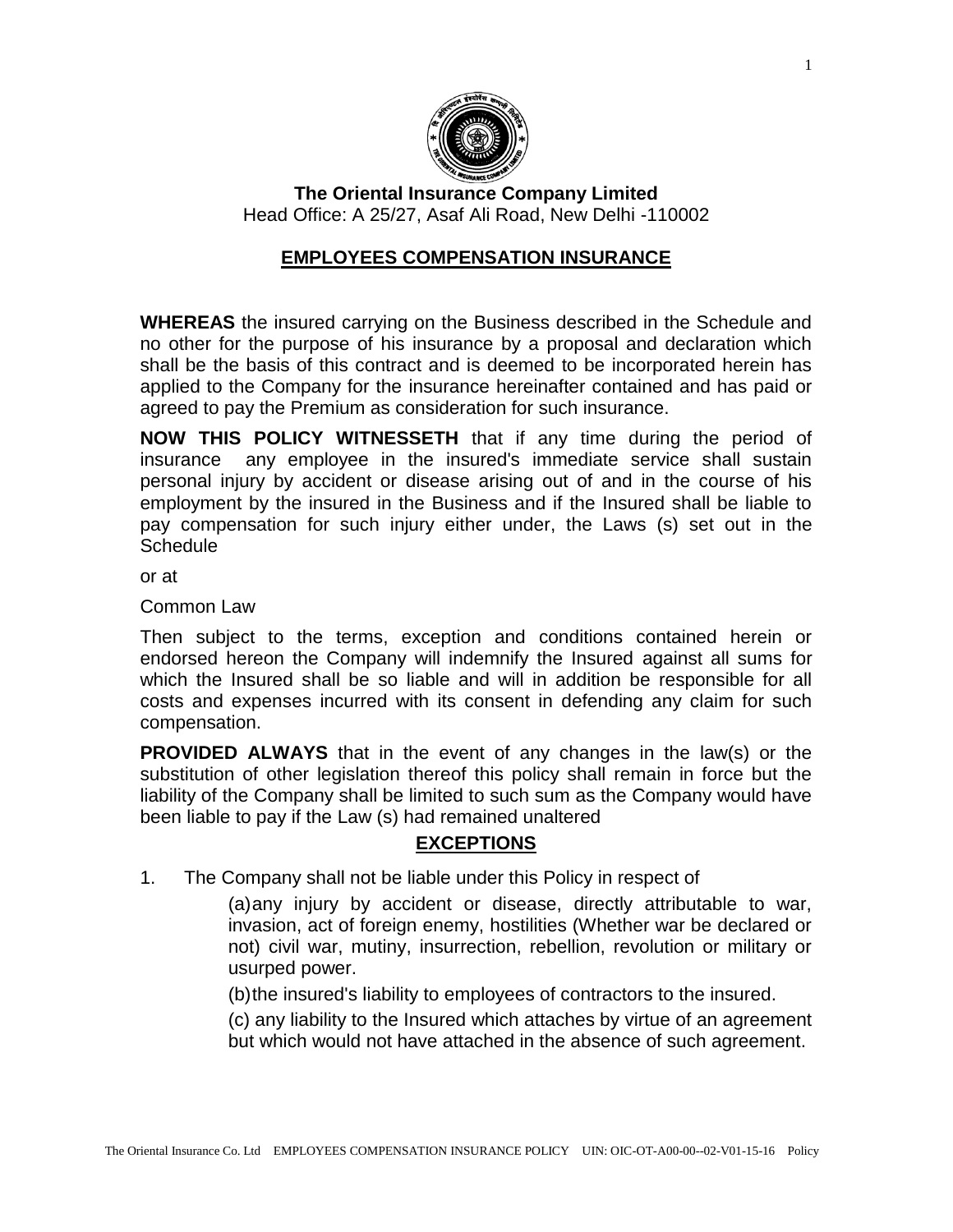(d)any sum which the Insured would have been entitled to recover from any party but for an agreement between the Insured and such party.

 (e) any compensation for disease mentioned in part "C" of Schedule III of the Workmen's compensation Act , 1923, which have been brought within the scope of that Act by the Workmen's Compensation (Amendment) Act, 1984 and subsequent amendments, unless the same is covered by paying additional premium.

### **ENDORSEMENT**

It is hereby understood and agreed that the cover provided under this policy shall not extend to indemnify the Insured / Insured's in respect of any interest and/or penalty which may be imposed on him/them on account of his/their failure to comply with the requirements laid down under the Workmen's Compensation Act, 1923 and subsequent amendments of the said Act.

## **CONDITION**

- 1. This Policy and the Schedule shall be read together as one contract and any word or expression to which a specific meaning has been attached in any part of this policy or of the schedule shall bear such specific meaning wherever it may appear.
- 2. Every notice or communication to be given or made under this policy shall delivered in writing to the Company.
- 3. Every notice for communication to be cautious to prevent accidents and disease and shall comply with all Statutory obligations.
- 4. In the event of any occurrence which may give rise to a claim under this Policy the Insured shall as soon as possible give notice thereof to the Company with full particulars. Every letter claim writ summons and process shall be notified or forwarded to the Company immediately on receipt. Notice shall also be given to the Company immediately the shall insured shall have knowledge of any impending prosecution inquest or fatal enquiry in connection with any such occurrence as aforesaid.
- 5. No admission offer promise or payment shall be made by or on behalf of the Insured without the consent of the Company which shall be entitled if it so desires to take over and conduct in his name the defence or settlement of any claim or to prosecute in his name for its own behalf any claim for indemnity or damages or otherwise and shall have full discretion in the conduct of any proceedings and in the settlement of any claim and the Insured shall give all such information and assistance as the Company may require.
- 6. The first premium and all renewal premiums that may be accepted are to be regulated by the amount of wages and salaries and other earnings paid by the Insured to employees during each period of Insurance. The name of every employee together with the amount of wages salary and other earnings shall be properly recorded and the insured shall at all times allow the Company to inspect such records and shall supply the Company with a correct account of all such wages salaries and other earnings paid during any period of Insurance within one month from the expiry date of such Period of Insurance. If the amount so paid shall differ from the amount on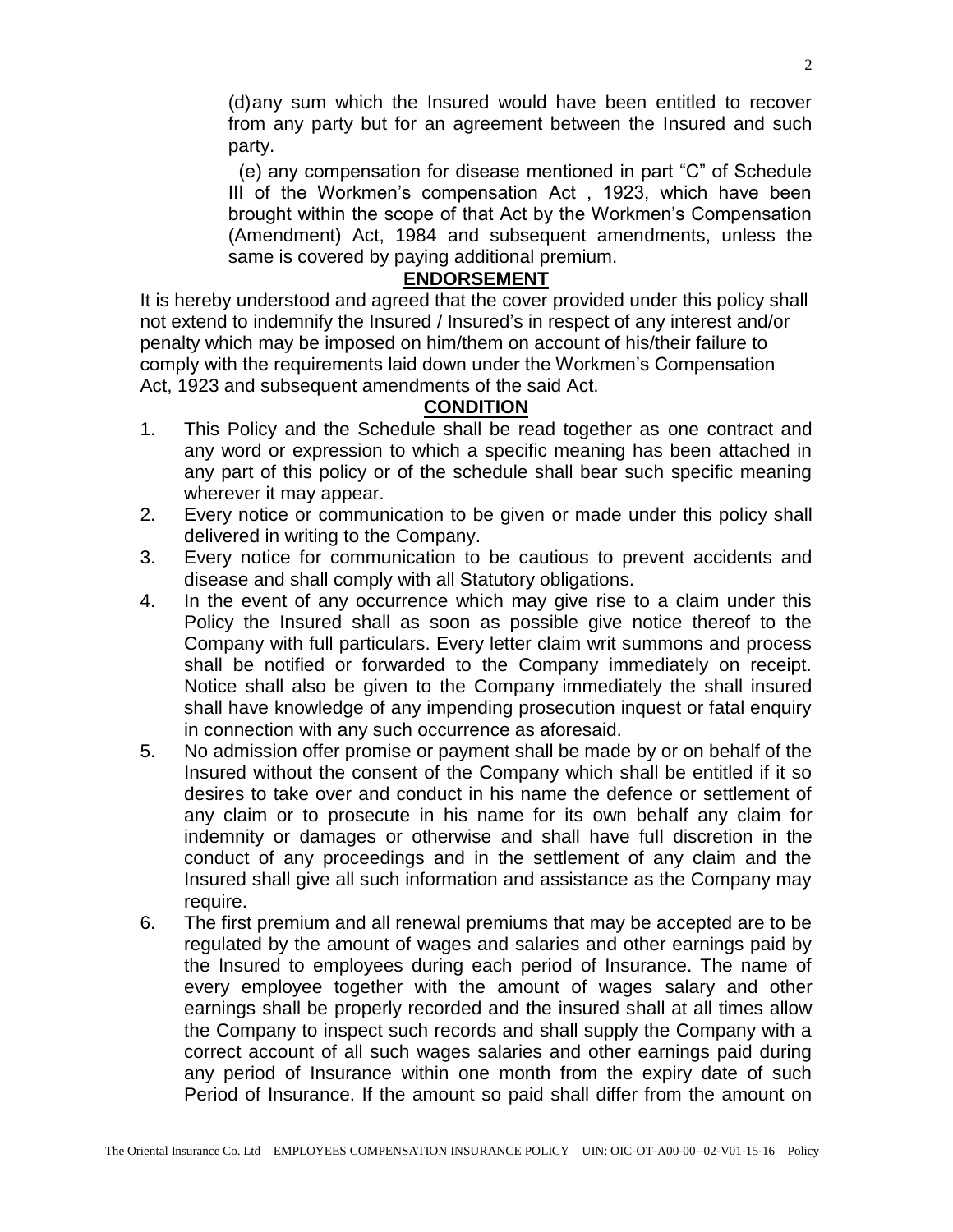which premium has been paid the difference in premium shall be met by a further proportionate payment to the Company or by a refund by the Company as the case may be.

7. The Company may at any time, cancel this Policy (on grounds of fraud, moral hazard, misrepresentation or non-co-operation), by sending the Insured Thirty days notice by registered post at the Insured's last known address. In such event, refundable premium shall be adjusted in accordance with Condition 6 and refund of pro-rata premium for un-expired policy period shall be made to the Insured.

The Insured may at any time cancel this policy and in such event the Company shall allow refund of premium at Company's short period rate only (table given below) provided no claim has occurred during the policy period up to date of cancellation.

| Period on Risk     | Rate of premium to be charged |
|--------------------|-------------------------------|
| Up to 1 Month      | 1/4th of the annual rate      |
| Up to 3 Months     | 1/2 of the annual rate        |
| Up to 6 Months     | 3/4th of the annual rate      |
| Exceeding 6 months | Full annual rate              |

8. lf any dispute or difference shall arise as to the quantum to be paid under this policy (liability being otherwise admitted) such difference shall independently of all other questions be referred to the decision of a sole arbitrator to be appointed in writing by the parties thereto or if they cannot agree upon a single arbitrator within 30 days of any party invoking arbitration, the same shall be referred to a panel of three arbitrators, comprising of two arbitrators, one to be appointed by each of the parties to the dispute/difference and the third arbitrator to be appointed by such two arbitrators and arbitration shall be conducted under and in accordance with the provisions of Arbitration and Conciliation Act, 1996.

 It is clearly agreed and understood that no difference or dispute shall be referable to arbitration as herein before provided, if the Company has disputed or not accepted liability under or in respect of this policy.

It is hereby expressly stipulated and declared that it shall be a condition precedent to any right of action or suit upon this Policy that the award by such arbitrator/arbitrators or umpire of the amount of the loss or damage shall be first obtained.

It is also hereby further expressly agreed and declared that if the Company shall disclaim liability to the insured for any claim hereunder and such claim shall not within 12 calendar months from the date of such disclaimer have been made the subject matter of a suit in a court of Law, the claim shall for all purposes be deemed to have been abandoned and shall not thereafter be recoverable hereunder.